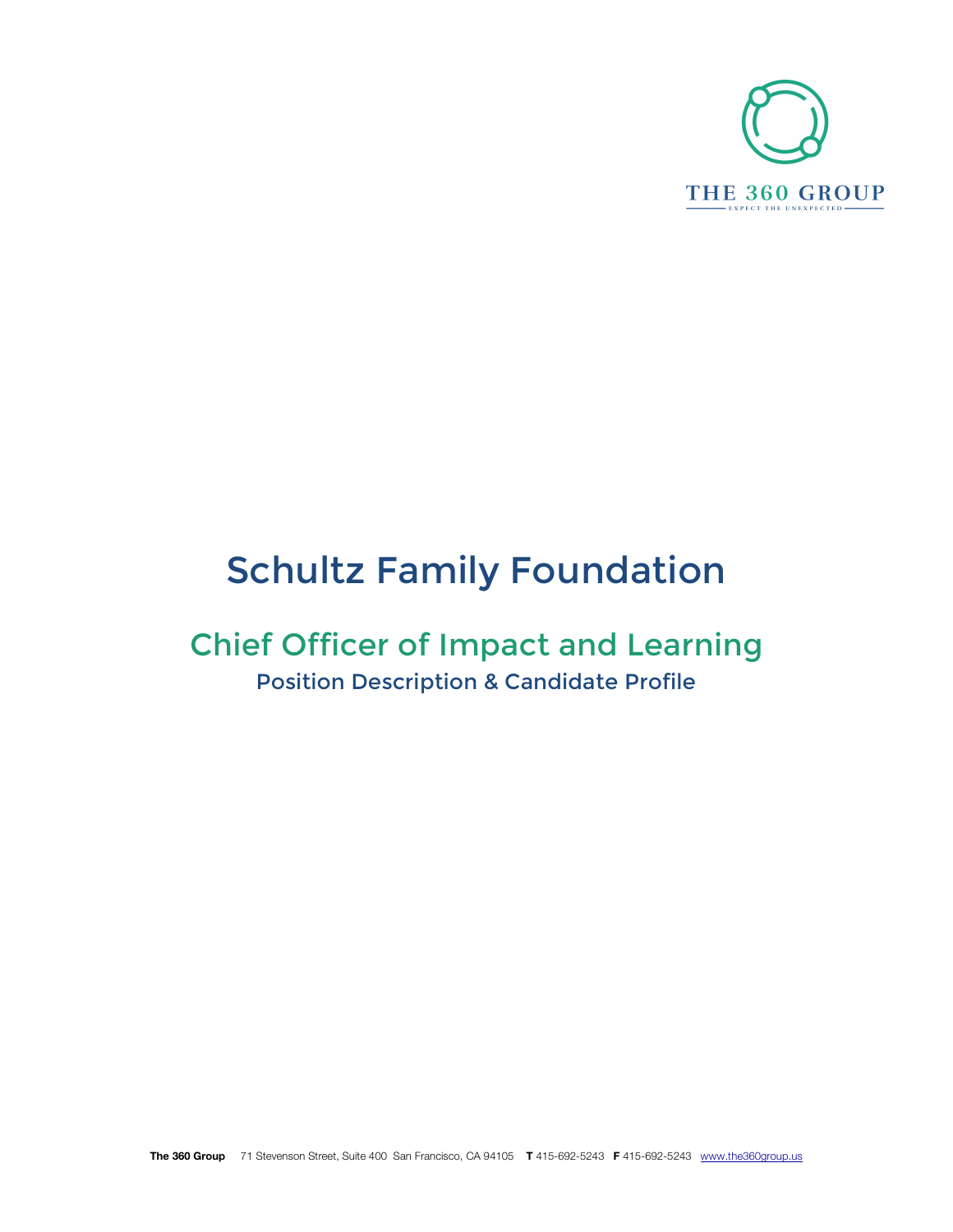# Chief Officer of Impact and Learning

### **Location**

Seattle, WA

### **Reports to**

President

### **Our Client**

Sheri and Howard Schultz have been committed to serving the most vulnerable among us throughout their personal and professional lives. Their vision and passion for nearly 25 years has lived through the Schultz Family Foundation (SFF), which aims to lift the human spirit and bring possibility to everyone – regardless of race, religion, sexual orientation, gender, or station in life. They have engaged in this work through SFF with a focus on closing the increasing inequality and opportunity gaps for individuals and communities that represent enormous untapped potential but have limited access to resources.

By investing in scalable solutions and partnerships in communities across the country, the Foundation aims to help tackle the barriers and roadblocks that prevent individuals from reaching their full potential and, in doing so, strengthen our communities and our nation.

As a learning organization, the Foundation seeks to achieve scale for what works and be transparent about what doesn't, using data and insights to build upon existing solutions to foster a better America — one that is truly equitable and just resulting in real and tangible outcomes grounded in promoting racial equity and economic opportunity for all. Accordingly, the Foundation team shares these values and demonstrates a commitment to equity, diversity, and social justice.

This year, the Foundation is focused on three priorities: responding to basic needs exacerbated by the COVID-19 pandemic, realizing our common bonds and strengthening democracy, and strengthening young people's transition to adulthood by creating a path towards upward economic and social mobility.

As the Foundation grows, it seeks to demonstrate and model a new thinking in philanthropy. With the COVID-19 pandemic laying bare structural inequities, the status quo will not suffice, and SFF intends to be a pioneer in this new era. As such, SFF seeks a creative, entrepreneurial impact and learning leader who will not only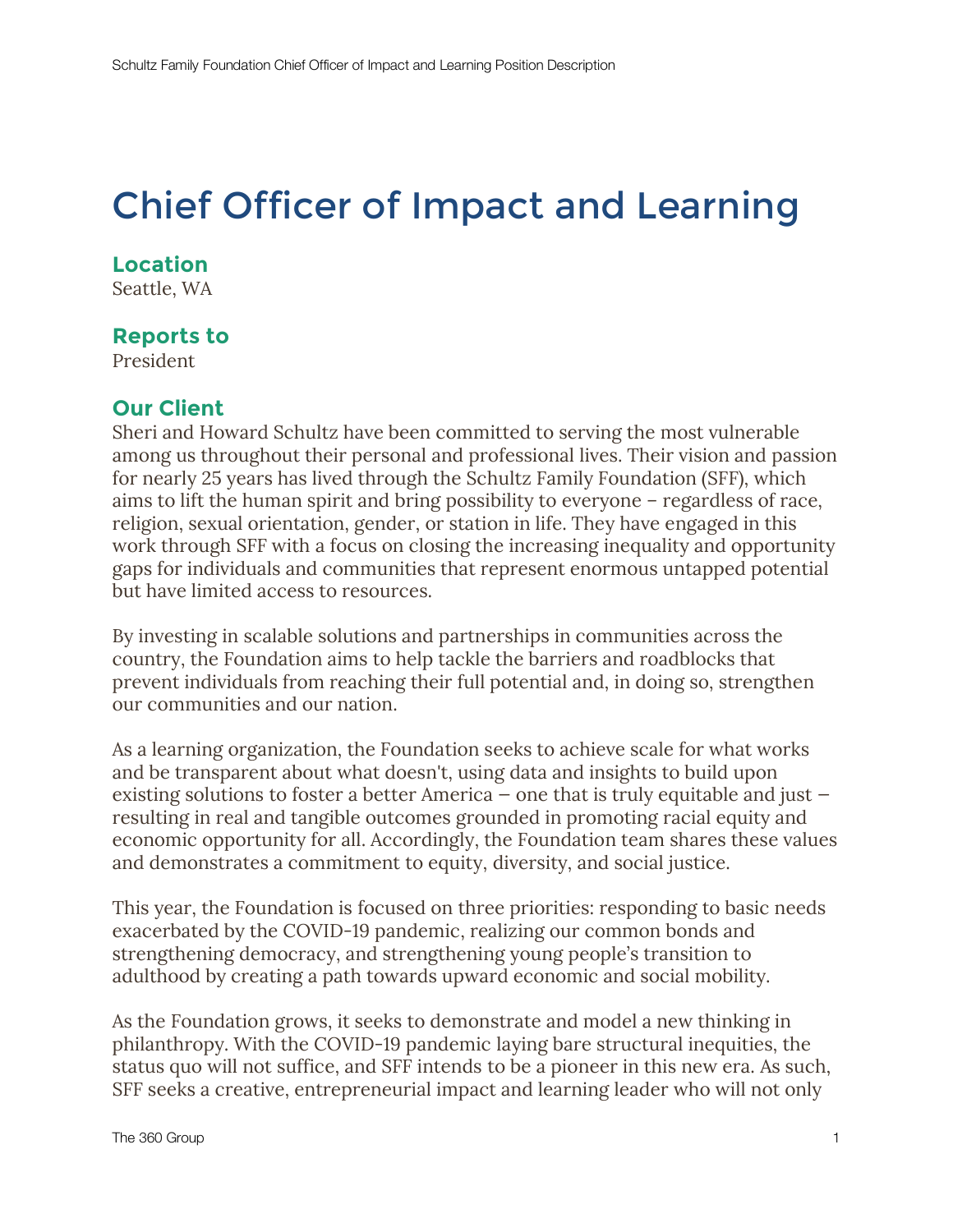continue the historical focus of the Foundation, but also capitalize on evolving opportunities, including forging partnerships among funders, businesses, nonprofit organizations, advocacy groups and government at all levels. The Foundation stands ready to partner and support all of these interdependent entities, as advisable and strategic.

We invite you to learn more about the Schultz Family Foundation at https://schultzfamilyfoundation.org!

## **Position Responsibilities**

The Chief Officer of Impact and Learning, a key member of – and thought partner to – the executive team, will be a dynamic and forward-thinking leader who collaborates both internally and externally to examine, document and iterate from learning. This individual will work alongside the program team to build and foster relationships in the civic, nonprofit, government and private sectors to understand and ideate solutions to effect positive change. As the impact lead, this individual will strategize with program teams to transform ideas into workable, executable solutions and work with the entire organization to facilitate ongoing learning and evaluation. In no small part, the work should highlight the strengths of each body of work and provide opportunities to leverage the underlying intersections among them.

Specifically, the Chief Officer for Impact and Learning will:

- Foster a learning culture within the organization and among the Schultz Family Foundation's grantees, including measurement of grantees' efforts along with the Foundation's efforts in assessing mission alignment
- Use a mix of quantitative and qualitative evaluation and learning methods to understand progress, including shifts in attitudes toward social issues and changes in social policy – ensuring that broad, expansive voices are included to inform ongoing work and create compelling stories of the Foundation's impact
- Create opportunities to strategize with program and non-program teams to develop innovative strategies for progressive program impact
- Leverage talent within the Foundation to harness collective knowledge and deploy it for the benefit of grantees and broader collective impact
- Apply a keen eye toward tools and technology that can surface accountability metrics that offer effective program and outcome assessments
- Work with Chief Operating Officer on team-level budgeting, staffing and planning, allocating resources, setting priorities and fostering needed skills,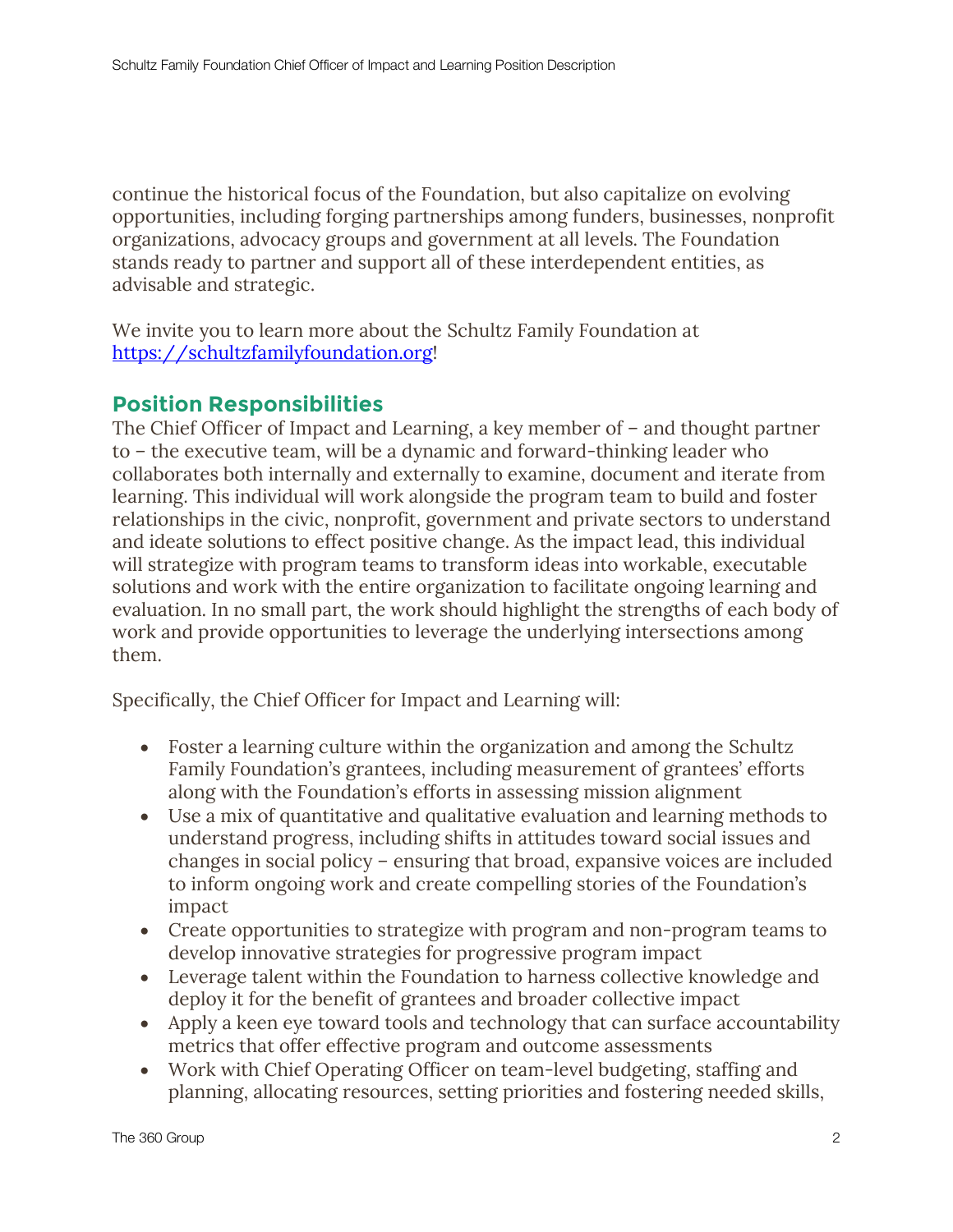drawing on lessons learned and guided by ongoing inquiry on how the Foundation can do its work differently, most effectively, and with an eye on equity and attacking structural inequality

- Engage with community and corporate partners regionally and nationally to ensure that information – especially around equity – is flowing into and out of the Foundation, while incorporating philanthropic best practices into the Foundation's work and actively contributing to field leadership and innovation
- In partnership with Foundation colleagues, maintain external leadership visibility and actively seek ways to leverage partnerships to further the Foundation's priorities and influence, serve to advance the Foundation's mission and priority programmatic areas, and support and collaborate with the President to represent comprehensive foundation priorities externally
- Supervise staff, as appropriate

### **Profile of the Successful Candidate**

The Schultz Family Foundation seeks a skilled, innovative professional with wellhoned programmatic, leadership and evaluation skills to bring together the internal and external strategies, functions and programs of the organization. As a strategist with a thoughtful, informed lens and equity approach, the successful candidate will have the ability to foresee and communicate future opportunities for impact, drive ideas and activate vision, identify and disarm resistance both internally and externally, and build and bridge connections — all with a very high level of credibility and strong leadership presence. The Chief Officer of Impact and Learning will balance strategy and process and be very skilled at working at the intersection of issues, creating opportunities for the Foundation to have impact in current focus areas and those that may emerge as priorities in the future. Finally, the successful candidate will demonstrate the values of the family and the Foundation – a sense of humanity, humility, entrepreneurship, respect, and responsiveness.

More specifically, the Foundation seeks a visionary leader who reflects the following:

- Ten to fifteen years of leadership experience in programmatic and initiative implementation, particularly with an understanding of equity and inclusion
- Can offer decisiveness with clarity, balanced with humility, transparency and vulnerability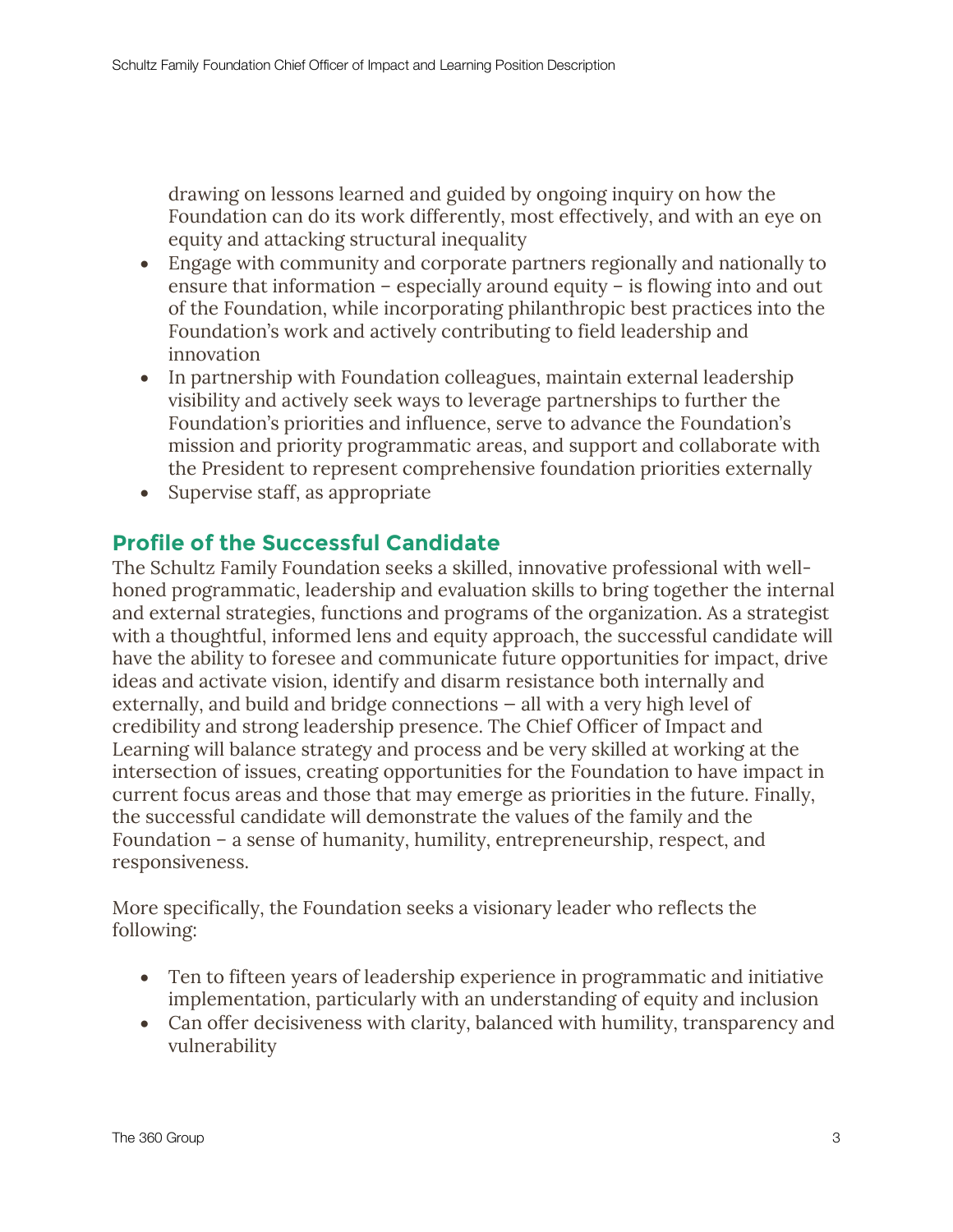- Experience with measurement of programs, having the capacity to support the organization grantees to learn and share their practices and effectiveness
- The ability to be visionary by cultivating creative thinking among team members and finding ways to nurture innovative thinking across all areas of the organization
- A grounded leader with facilitative management skills
- A bridge builder, a connector among staff and leadership, board, public, private and philanthropic stakeholders
- A social justice systems thinker with proven ability to understand how complex, interrelated systems work and how to make change within them, particularly from the point-of-view of a foundation
- Thinks creatively in operationalizing equity and inclusion on a systemic basis
- The ability to identify trends in practice and guide resources accordingly
- An understanding of nonprofit management, finance, governance and program/organizational design and delivery strategy, having empathy for the challenges endemic to the nonprofit business model
- Demonstrated ability to work with program teams and grantees to integrate learning into ongoing strategies
- Leadership with emotional intelligence, steeped with interpersonal awareness and excellent listening skills; a communication style that reflects approachability, authenticity, transparency and clarity; strong interpersonal skills
- A flexible and innovative orientation in strategy, structure and execution, demonstrating comfort in risk-taking, appreciation for ambiguity and willingness to iterate, with the ability to challenge conventional thinking, encourage dialogue and offer genuine receptiveness to differing perspectives
- A learning orientation with the ability to integrate knowledge and learning and the capacity to effectively use research and evaluation
- Excellent written and oral communication skills
- Ability to collaborate and integrate across the organization, including appreciation for one's own function and the need to tie to the broader organizational strategy and priorities
- Demonstrated commitment to bringing opportunity to everyone, regardless of skin color, religion, sexual orientation, gender, or station in life

# **Start Timeframe**

We seek to have someone in place by Summer 2021.

# **Compensation**

The 360 Group 4 and 360 Group 4 and 360 Group 4 and 360 Group 4 and 360 Group 4 and 360 Group 4 and 360 Group 4 and 360 Group 4 and 360 Group 4 and 360 Group 4 and 360 Group 4 and 360 Group 4 and 360 Group 4 and 360 Group